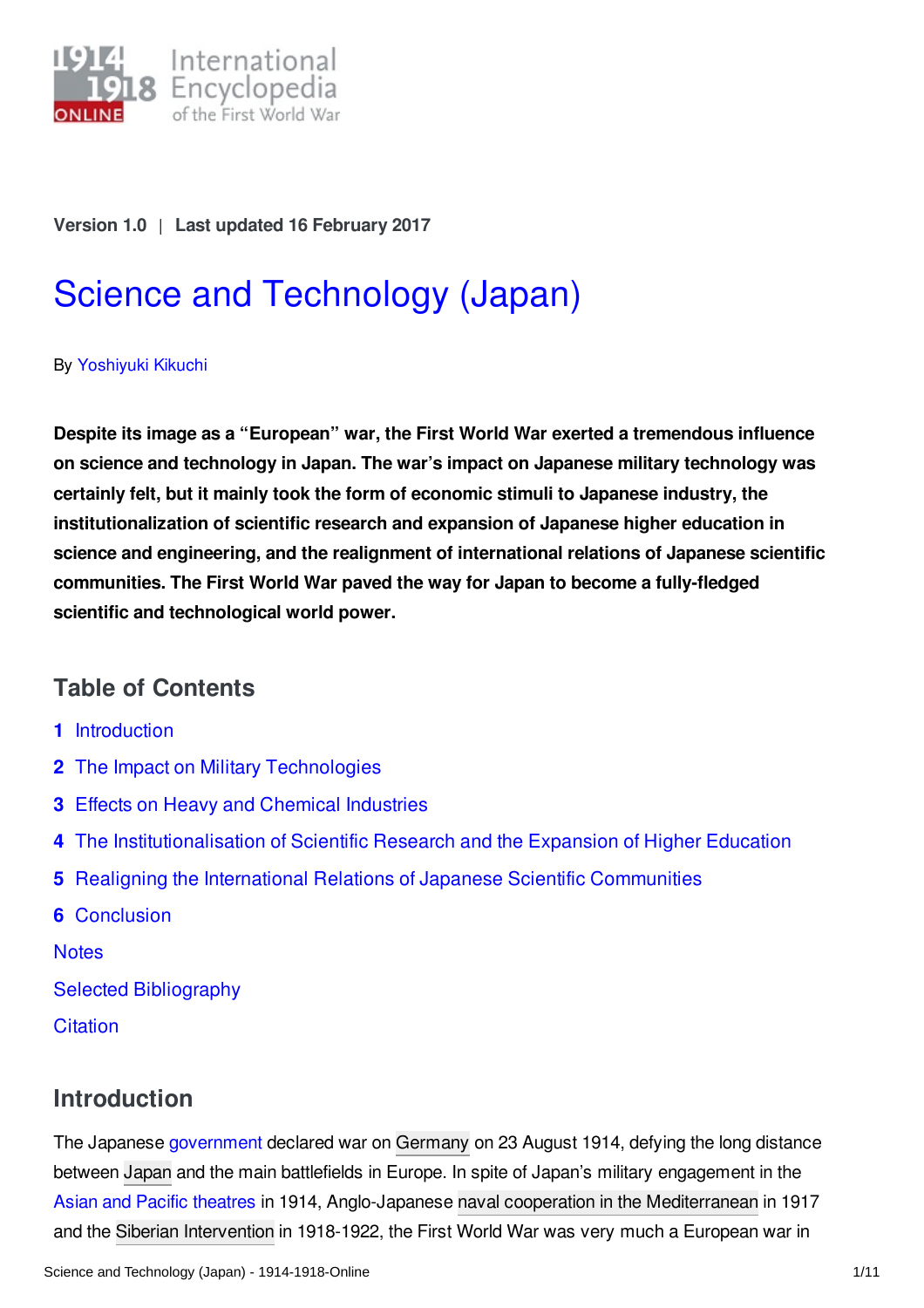<span id="page-1-1"></span>the consciousness of most Japanese, both now and then.<sup>[\[1\]](#page-7-1)</sup> This does not mean, however, that the First World War did not have any significant impact on science and [technology](/article/science_and_technology) in Japan. Quite the contrary is the case. Its impact on Japanese military technology was certainly felt, but it mainly took the form of economic stimuli to Japanese industry, the institutionalization of scientific research and expansion of higher education in science and engineering, and the realignment of international relations of Japanese scientific communities.

#### <span id="page-1-0"></span>**The Impact on Military Technologies**

The First World War has been often dubbed "the Chemists' War," which speaks to the huge influence of chemistry on [warfare](/article/warfare_1914-1918) by means of explosives and [poison](/article/gas_warfare) gas. The Japanese case is no exception. In 1915, the Army Technology Review Board (*Rikugun Gijutsu Shinsabu*), as well as army surgeon Chikahiko Koizumi [\(1884-1945\)](/index/names/1124086935) at the Army Medical College (*Rikugun Gun'i Gakkō*), began to investigate chemical [weapons](/article/weapons) being used in Europe. This led to the inauguration in 1918 of the Chemical Weapons Laboratory at the Army Medical College, led by Koizumi. In 1919, the Army Technical Department (*Rikugun Gijutsu Honbu*) established the Army Institute for Scientific Research (*Rikugun Kagaku Kenkyūjo*) to close in on the massive technological development in [warfare](/article/warfare_1914-1918_japan) during the First World War, including chemical warfare.<sup>[\[2\]](#page-7-2)</sup>

<span id="page-1-3"></span><span id="page-1-2"></span>Likewise, the war reinforced Japan's production capabilities of cordite, a smokeless explosive used as [gun](/article/rifles) propellant.<sup>[\[3\]](#page-7-3)</sup> The navy had been completely dependent on imports from [Britain](/article/great_britain) for cordite until the [Russo-Japanese](/article/russian-japanese-war) War in 1904-1905. Upon the request of the Japanese navy, the Japanese Explosives Company was established in 1905 with British capital and technology to construct a cordite factory in Hiratsuka, Kanagawa Prefecture. The technology transfer from British to Japanese engineers proceeded smoothly and was complete by the outbreak of the First World War. Its production method was further improved, and its capabilities reinforced, by Japanese engineers with stimulus from the British [government](/article/governments_parliaments_and_parties_great_britain_and_ireland)'s request to provide cordite during the First World War. The Hiratsuka Factory was transferred to the navy in 1919 and became its explosives arsenal.

<span id="page-1-4"></span>The impact of war was not restricted to poison gas and explosives. The Japanese production of optical weapons such as rangefinders, periscopes, battery commander's telescopes, and optical glass started because the country's import stopped due to the outbreak of the First World War.<sup>[\[4\]](#page-7-4)</sup> The main players here were navy and army arsenals, private companies like the Nippon Kogaku (Japan Optics, today's Nikon, est. 1917), and physicists like Hantarō Nagaoka [\(1865-1950\)](/index/names/117547018) and Seiji Nakamura [\(1869-1960\),](/index/names/1124086315) both professors of physics at Tokyo Imperial University. The navy arsenal introduced a new optical design technology from Britain, whereas the Nippon Kogaku invited German engineers for technology transfer. The R&D of optical weapons in the navy and army became a remit of the Navy Institute for Technological Research (*Kaigun Gijutsu Kenkyūjo*, est. 1923) and the Army Institute for Scientific Research. The optical industry in Japan became self-reliant by the late 1920s. This last example points to a widely observed pattern of how the First World War affected Japanese industries: international trade interruption due to war encouraged domestic production in Science and Technology (Japan) - 1914-1918-Online 2008 2008 2008 2008 2011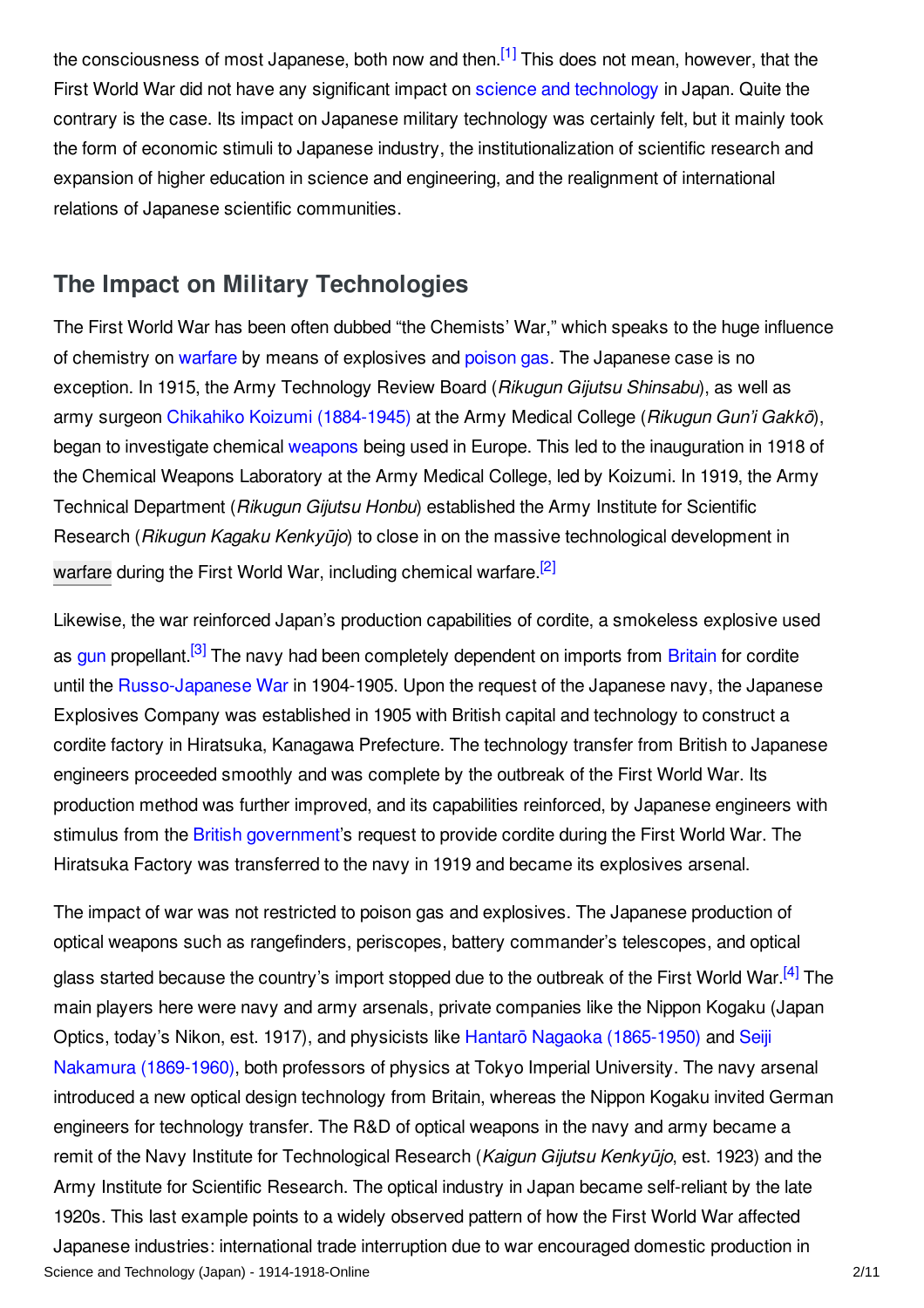many industrial sectors.

## <span id="page-2-0"></span>**Effects on Heavy and Chemical Industries**

<span id="page-2-1"></span>Japanese industrialization began in earnest soon after the Meiji Restoration in 1868. Technological development was led by textile industries such as reeling, spinning, and weaving, but their efforts to penetrate Asian markets faced competition from European and American counterparts. The First World War brought a wartime economic boom to Japanese industry due to the drastic reduction of European and American goods into Asian markets.<sup>[\[5\]](#page-7-5)</sup> The textile industry was not the only beneficiary of this wartime boom: shipbuilding no longer needed to be subsidised, and railway vehicle, automobile, and airplane industries took off in Japan in this period.<sup>[\[6\]](#page-7-6)</sup>

<span id="page-2-2"></span>However, the First World War was a mixed blessing for Japanese industry, for it caused a serious shortage of raw materials such as steel for the fledging heavy and chemical industries. The Allied blockade of German products, especially chemicals, [exacerbated](/article/naval_blockade_of_germany) the situation. Against this backdrop, the Japanese government created several "study commissions" (*chōsakai*) to analyse and discuss policies to protect and further develop Japanese industry *in toto* as well as strategically important branches of it, e.g., the chemical, pharmaceutical and steel industries. For example, based on recommendations by the Steel Industry Study Commission (est. 1916), a law was enacted in 1917 to extend tax and duty waivers and subsidies to national as well as to private steel companies. As a result, private steel companies mushroomed in Japan during the First World War.<sup>[\[7\]](#page-7-7)</sup>

<span id="page-2-4"></span><span id="page-2-3"></span>One of the most consequential of such study commissions was the Chemical Industry Study Commission (*Kagaku Kōgyō Chōsakai*). [\[8\]](#page-7-8) It was instituted by the Ministry of Agriculture and Commerce in October 1914 at the request of the Tokyo Chamber of Commerce (*Tokyo Shōgyō Kaigisho*) and the Society of Chemical Industry of Japan (*Kōgyō Kagakukai*). Its members consisted of senior chemical technologists and chemists at [universities](/article/schools_and_universities), higher technical schools, and national research institutes, including Toyokichi Takamatsu [\(1852-1937\)](/index/names/1124086048) and Joji Sakurai [\(1858-1939\)](/index/names/1055467130).

<span id="page-2-5"></span>The commission's discussions were focused on three major areas: synthetic organic chemistry (e.g. dyestuff and pharmaceutical industries), the ammonia soda industry, and the electrochemical industry. In each of these, the commission's recommendations had substantial impact, creating a whole industry (synthetic organic chemistry), providing technical information and academic contacts for wartime and post-war [development](/article/wartime_and_post-war_economies_japan) by private companies (ammonia soda industry),<sup>[\[9\]](#page-7-9)</sup> and accelerating the existent R&D at the (Tokyo) Industrial Laboratory and broadening the scope of the industry (electrochemical industry).

<span id="page-2-6"></span>The impact of the war on the chemical industry in Japan became apparent in other ways as well.<sup>[\[10\]](#page-8-0)</sup> The Paris Economic Conference in June 1916 triggered a discussion within the Ministry of Agriculture and Commerce and the army on the need to domestically industrialise the production of ammonia by the Haber-Bosch process, and of nitric acid by the Ostwald process, for the sake of the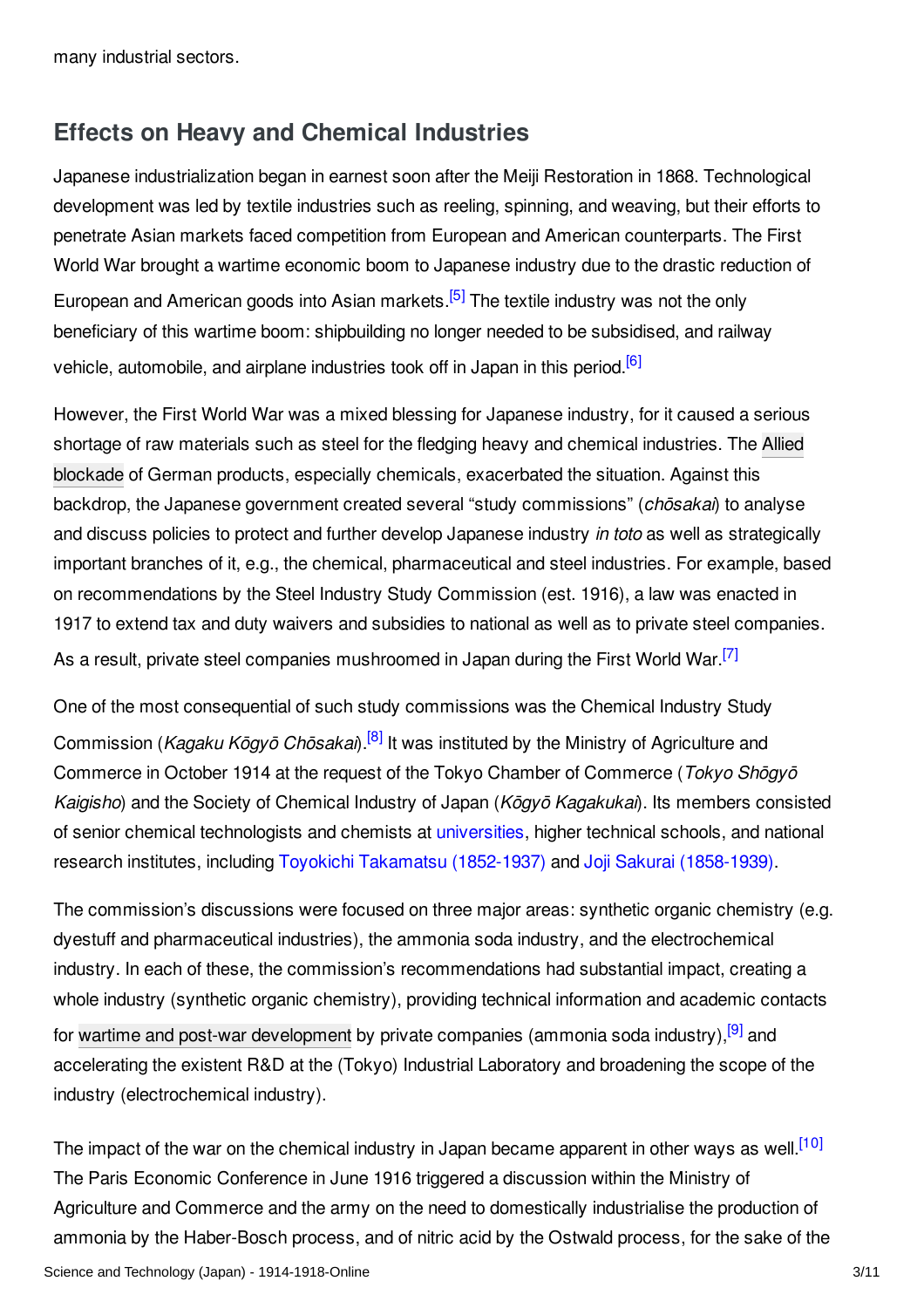post-war economy. Based on this discussion, the Temporary Nitrogen Research Institute (*Rinji Chisso Kenkyōjo*) was established in 1918. The institute eventually succeeded in developing a production method using a new type of iron catalyst, which was industrialised by the Showa Fertilizer Company (*Showa Hiryō*) in 1931.

### <span id="page-3-0"></span>**The Institutionalisation of Scientific Research and the Expansion of Higher Education**

<span id="page-3-2"></span><span id="page-3-1"></span>The remit of the Chemical Industry Study Commission was not limited to strictly industrial issues. One of the agendas was a proposal for establishing an Institute of Chemical Research to promote original basic research, submitted by Sakurai in December 1914.<sup>[\[11\]](#page-8-1)</sup> It led to the establishment of the Institute of Physical and Chemical Research or *Rikagaku Kenkyūjo* (RIKEN), which has been widely considered as one of the most important scientific research institutes in Japan since its inception in 1917. The movement towards the establishment of the RIKEN started before the First World War.<sup>[\[12\]](#page-8-2)</sup> In April 1913, the US-based Japanese industrial chemist Jokichi Takamine [\(1854–1922\)](/index/names/1124085572) proposed the founding of a national institute for scientific research (*Kokumin Kagaku Kenkyūjo*) by drawing on his own observation of American examples, such as the Carnegie Institution for Science (est. 1902), and his knowledge of the Kaiser Wilhelm Society in Germany (est. 1911). Takamine's main point, as well as that of later proponents of the RIKEN, was what we now call the "linear model" of science and technology, which argues that basic scientific research is essential for technological development. It aroused considerable interest among Japanese chemists, including Takamatsu and Sakurai, as well as businessman Eiichi Shibusawa [\(1840-1931\)](/index/names/119395983) and politician Shigenobu Ōkuma [\(1838-1922\)](/index/names/119096420), who became prime minister in April 1914. Takamine's idea was turned into a petition to establish an institute for chemical research (*Kagaku Kenkyūjo*), which was submitted to the Lower House of the Imperial Diet in March 1914. Yet the movement reached a deadlock due the outbreak of the war.

<span id="page-3-4"></span><span id="page-3-3"></span>For Sakurai, however, the First World War was actually a "blessing from heaven."<sup>[\[13\]](#page-8-3)</sup> Not only did the war highlight the shortage of raw [materials](/article/raw_materials) for industries, but news, observations, and discourse from abroad on how science and technology revolutionised warfare during the First World War gave powerful rhetoric to those who advocated creating a research institute, crystallised in Sakurai's dictum: "Today's war is the war of applying physics and chemistry."<sup>[\[14\]](#page-8-4)</sup> Sakurai's proposal above to the Chemical Industry Study Commission was to resuscitate the movement, which was redirected in March 1915 toward establishing an institute for physical and chemical research by involving physicists like Aikitsu Tanakadate [\(1856-1952\)](/index/names/1124084797) and Nagaoka. The RIKEN was established in March 1917 after fundraising and lobbying effort to industrialists, politicians, and the Imperial household by, among others, Shibusawa, Sakurai, and Minoru Nagaoka, bureaucrat of the Ministry of Agriculture and Commerce who originally suggested including physical research in RIKEN's mission.<sup>[\[15\]](#page-8-5)</sup>

<span id="page-3-5"></span>Another important development took place during the First World War for the institutionalization of scientific research in Japan: the emergence of the research institute attached to a university, or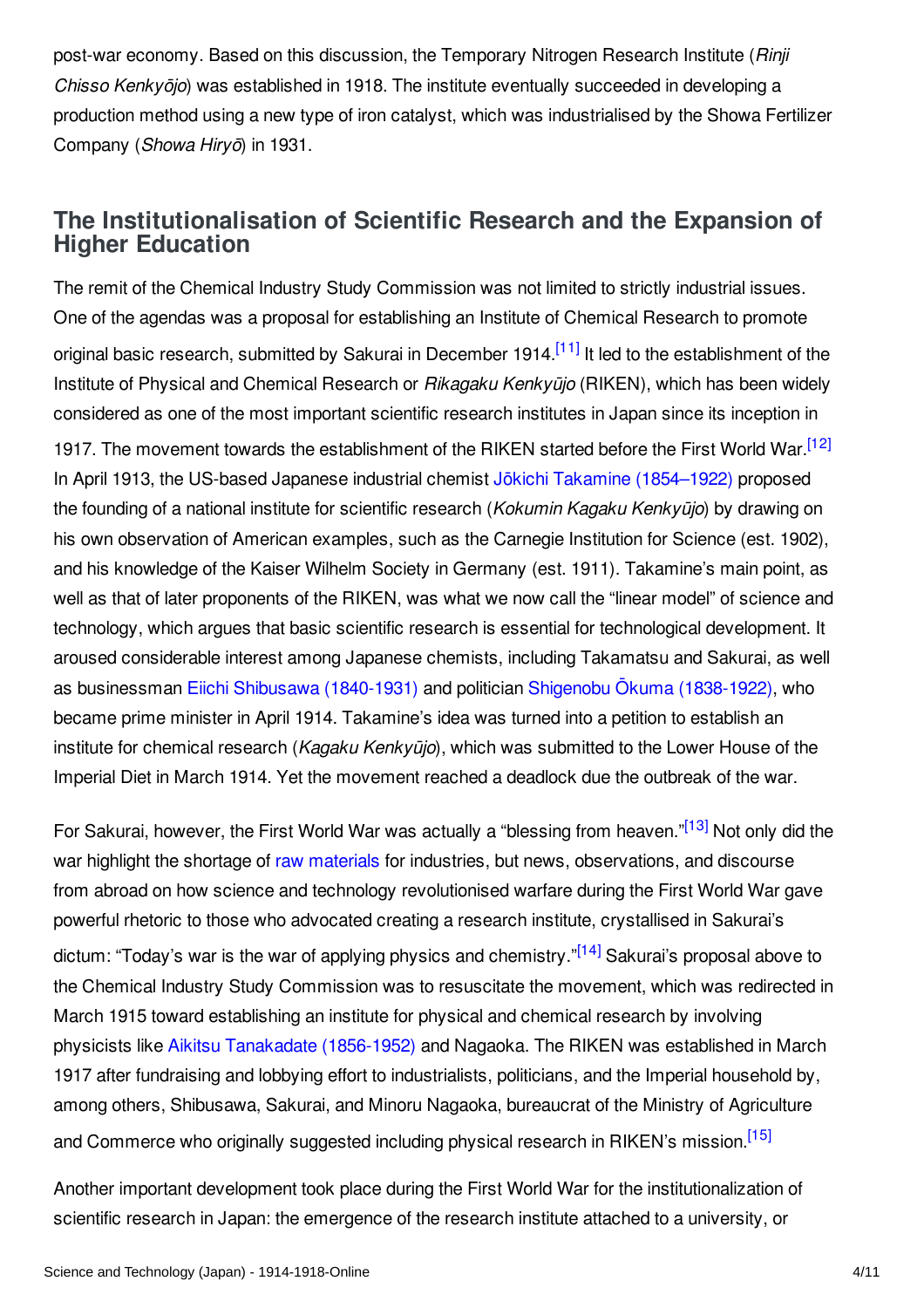<span id="page-4-1"></span><span id="page-4-0"></span>*daigaku fuchi kenkyūjo* (*fuchiken*). [\[16\]](#page-8-6) This new type of institution had a legal status (by means of an imperial ordinance), personnel, and budget separate from its parent university, meaning that such institutes could concentrate their effort on research. The first *fuchiken*, the Institute of Infectious Diseases attached to Tokyo Imperial University (*Tokyo Teikoku Daigaku fuchi Densenbyō Kenkyūjo*), was established in 1916 following the controversial transfer of the institute from the Ministry of Home Affairs to the Ministry of Education.<sup>[\[17\]](#page-8-7)</sup> The second one, the Aeronautical Research Institute (*Kōkū Kenkyūjo*), also attached to Tokyo Imperial University, had more direct connections with the war. Its antecedent, Aeronautical Research Institute, Tokyo Imperial University, was established in 1918 and gained *fuchiken* status in 1921. The movement to establish this institute had started soon after the outbreak of the First World War. Its leaders, Tanakadate and his former teacher and president of Tokyo Imperial University, Kenjirō Yamagawa [\(1854-1931\)](/index/names/1124084029), took advantage of public interest triggered by the extensive use of [airplanes](/article/air_warfare) for war purposes in Europe as one of their primary rationales for establishing such an institute.

This institutional format, the *fuchiken*, later spread to other imperial universities and became a model for increasing the research capabilities of universities. For example, the Research Institute for Iron, Steel and Other Metals (*Kinzoku Zairyō Kenkyūjo*, today's Institute for Materials Research), Tohoku Imperial University, was established in 1922, and the Institute for Chemical Research (*Kagaku Kenkyūjo*), Kyoto Imperial University, in 1926, both with *fuchiken* status. Notably, these two institutes have their origins in war-related research projects during the First World War: the invention of KS Steel in 1917 by Kōtarō Honda [\(1870-1954\)](/index/names/1027167446), and the R&D of Salvarsan, a drug used for the treatment of [syphilis](/article/venereal_diseases) and [previously](/index/names/1124083693) imported from Germany, in 1915 by Mitsuru Kuhara (1856- 1919).

<span id="page-4-2"></span>Schemes to provide research grants also started to develop during the First World War.<sup>[\[18\]](#page-8-8)</sup> The Ministry of Agriculture and Commerce inaugurated the Grant for the Promotion of Inventions (*Hatsumei Shōreihi*) in 1917, and the Ministry of Education the Grant for the Promotion of Scientific Research (*Kagaku Kenkyū Shōreihi*) in 1918, both of which provided individual researchers with modest funding. They were the only funding schemes offered by government ministries until the advent of the much larger Grant-in-Aid for Scientific Research (*Monbushō Kagaku Kenkyūhi*) in 1939. At this time, private foundations also started to provide research funding, such as the Keimeikai (est. 1918), Harada Sekizenkai (est. 1920), and Saitō Hō'onkai (est. 1923).

<span id="page-4-4"></span><span id="page-4-3"></span>The above attempts at increasing research capabilities had their parallel in the expansion of higher education in science and engineering to train technical experts. They were both underpinned by the public awareness, shaped by the First World War, that science and technology had become a driving force of [modern](/article/on_the_road_to_modern_war) warfare. As a result, engineering became a promising, sought-after profession for many Japanese, and led to the expansion of higher education in engineering between 1818 and 1924.<sup>[\[19\]](#page-8-9)</sup> Likewise, a new imperial university, Hokkaido Imperial University, was established in 1918 with the Faculty of Agriculture, which has its origin in the Sapporo Agricultural College (est. 1875).<sup>[\[20\]](#page-8-10)</sup> It was soon followed by the massive expansion of higher education, with four new faculties at Science and Technology (Japan) - 1914-1918-Online 5/11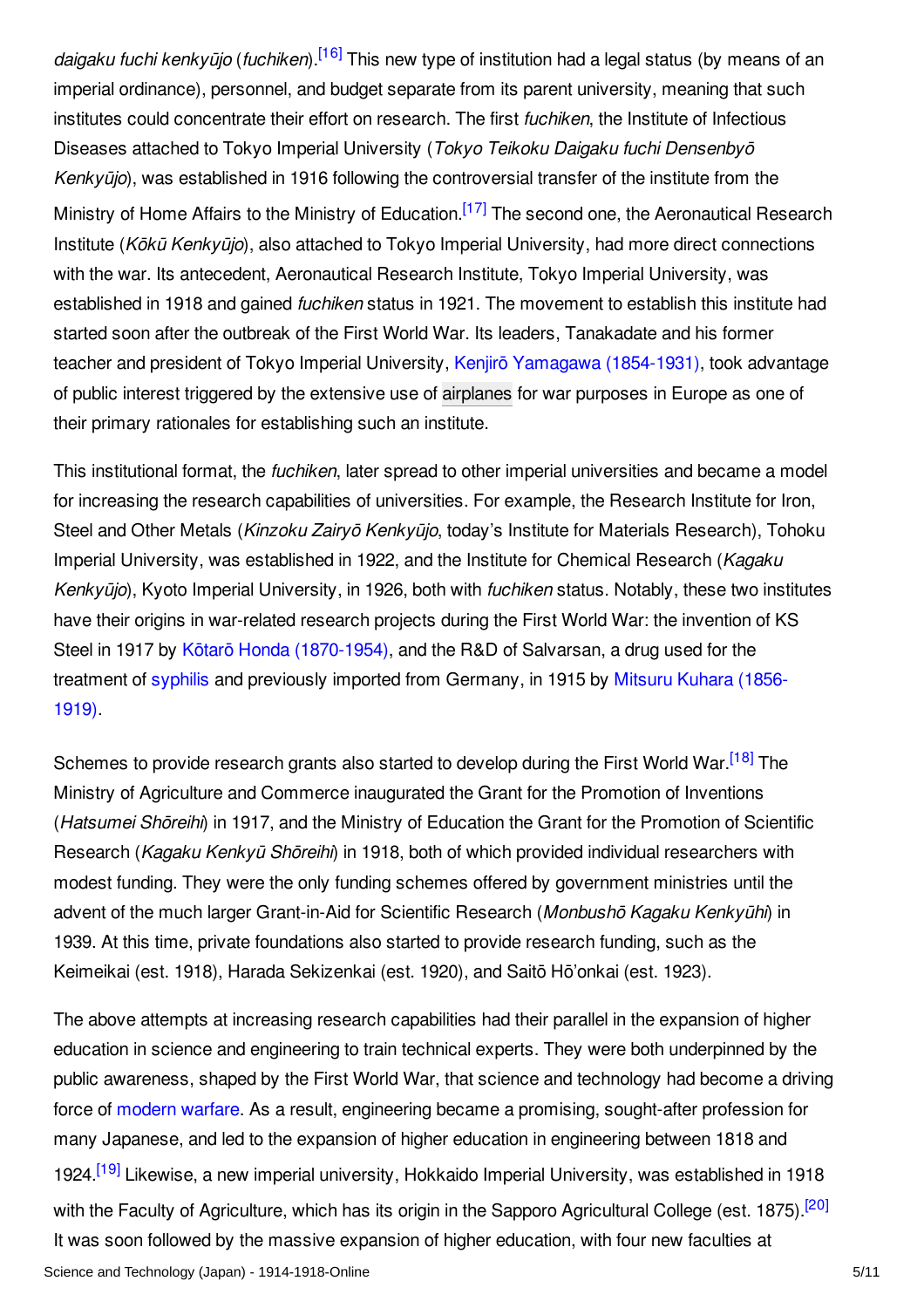imperial universities, ten new higher schools (preparatory schools for imperial university entrants), six new higher technical higher schools, four agricultural higher schools, seven commercial higher schools, and one pharmaceutical higher school and foreign language school each. This expansion started in 1918 under the Takashi Hara [\(1856-1921\)](/index/names/119096617) administration and was completed by 1927.

## <span id="page-5-0"></span>**Realigning the International Relations of Japanese Scientific Communities**

Arguably, those Japanese whose lives were most directly affected by Japan's entry into the First World War were overseas students and researchers working in Germany. In the 1870s, more overseas students despatched from the Japanese Ministry of Education went to Britain or the United States rather than to Germany. From the 1880s onwards, the [overwhelming](/article/united_states_of_america) majority, especially in [medicine](/article/medicine_and_medical_service), science, and agriculture, chose Germany as their destination of study. They suddenly found themselves in an enemy country and had to move to the United States, a [neutral](/article/neutrality) country until 1917, by the order of the Japanese government.<sup>[\[21\]](#page-8-11)</sup> This leads to the fourth aspect of the impact of war on Japanese science and technology, the realignment of the international relations of Japanese scientific communities.

<span id="page-5-2"></span><span id="page-5-1"></span>The First World War severely disrupted the international cooperation of scientists, making international scholarly organizations such as the International Association of Academies (est. 1899) and International Association of Chemical Societies (est. 1911) defunct.<sup>[\[22\]](#page-8-12)</sup> To discuss the post-war reconstruction of international cooperation, scientists from allied countries held two Interallied Conferences of Scientific Academies at the Royal Society in London in October 1918 and at the Académie des sciences in Paris in November 1918. Its outcome was the International Research Council (IRC), established in [Brussels](/article/brussels) in July 1919. The IRC was conceived as an umbrella organization to coordinate research in different nations and in different disciplines, so its members consisted of national research councils or academies and discipline-based international unions, including the International Union of Pure and Applied Chemistry (IUPAC, est. 1919) and International Union of Geodesy and Geophysics (IUGG, est. 1919).

<span id="page-5-4"></span><span id="page-5-3"></span>The IRC adopted the controversial policy of temporarily not accepting members from former Central Powers countries such as Germany and [Austria](/article/austria-hungary), the so-called "German exclusion policy." Things did not change much until after the IRC was reorganised into the International Council of Scientific Unions (ICSU) in 1931.<sup>[\[23\]](#page-8-13)</sup> The two delegates to the two interallied conferences from the Imperial Academy (*Teikoku Gakushiin*), Tokyo, were Sakurai and Tanakadate. They, and especially Sakurai, supported the German exclusion policy and came under fire from pro-German colleagues such as Matarō Nagayo [\(1878-1941\)](/index/names/1102003727), professor of pathology at Tokyo Imperial University. After prolonged and heated discussion, Sakurai and Tanakadate eventually succeeded in establishing the National Research Council of Japan, or *Gakujutsu Kenkyū Kaigi* (GAKKEN) in August 1920 as the Japanese national member of the IRC for the purpose of "coordinating research in science and its application both domestically and internationally, and to promote and encourage research."<sup>[\[24\]](#page-8-14)</sup> This meant that Science and Technology (Japan) - 1914-1918-Online 6/11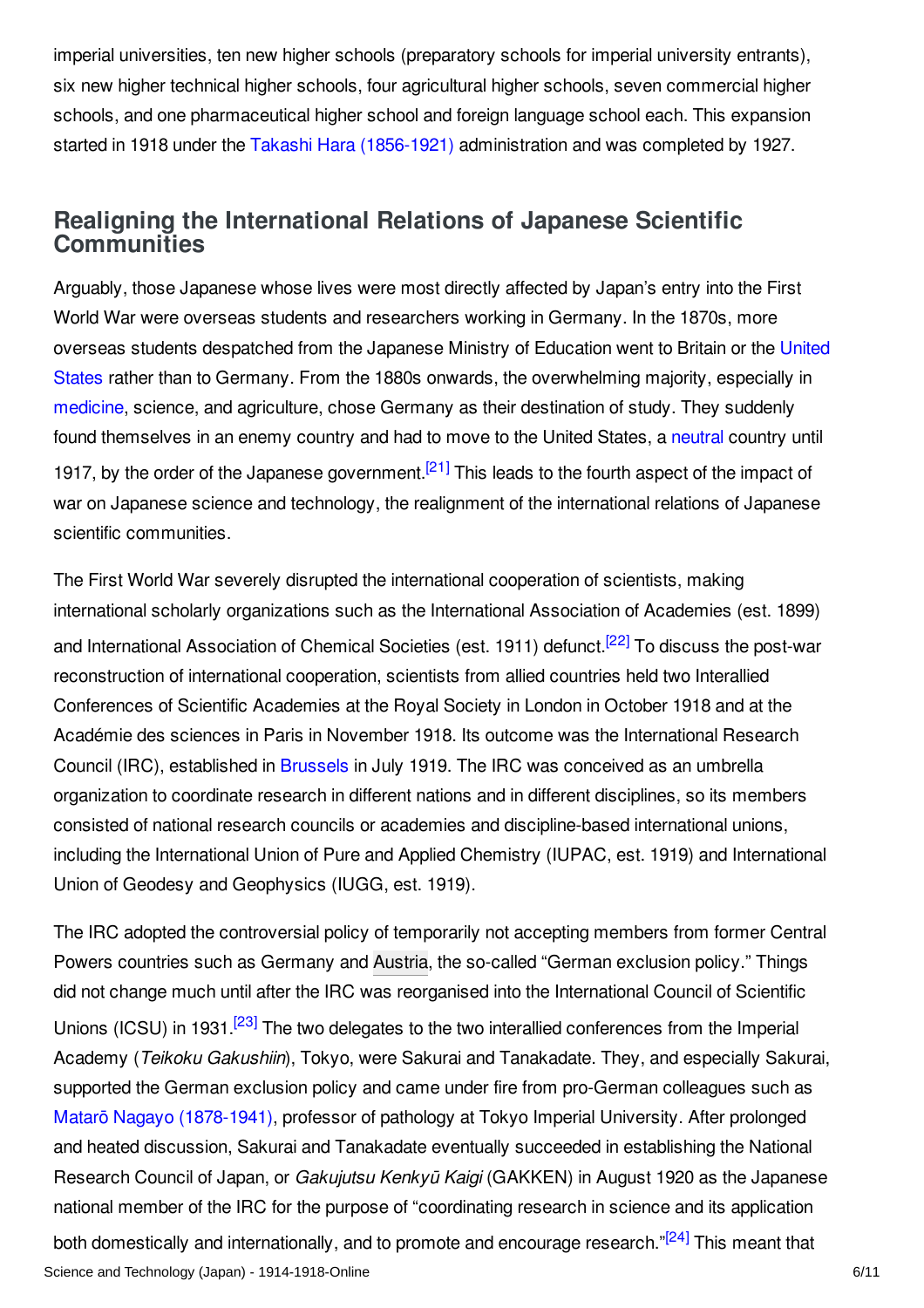Japanese scientists of all disciplines would officially represent national scholarly communities in international congresses through the GAKKEN, which drew its members from academia, government (mostly from industrial and agricultural research institutes), and the military.

<span id="page-6-2"></span><span id="page-6-1"></span>A major concern of the Japanese scientists who criticised Sakurai and Tanakadate was the possibility that Japan's support of the IRC cause might displease German professors and make overseas studies in Germany difficult or even impossible even after the First World War had ended. [\[25\]](#page-8-15) Their fears did not come true: Japanese overseas students and researchers returned *en masse* to Germany after the war. In 1920-1924, out of 727 overseas students despatched from the Ministry of Education, 596 went to Germany.<sup>[\[26\]](#page-8-16)</sup> At the same time, the destinations of overseas students had also diversified since the end of war, and the United States emerged as their major destination, on par with Germany. Six hundred and twenty-one students visited the States in the aforementioned period.<sup>[\[27\]](#page-8-17)</sup> Equally important is the official disconnection of the Japanese scientific communities from their German counterparts until Germany was officially admitted to international unions (in 1930 in IUPAC's case) and well after the IRC was reorganised into the ICSU. As James Bartholomew succinctly put it, the establishment of the GAKKEN "best exemplified the growing independence of Japanese science" and "helped liberate Japanese science from its obsession with Germany."<sup>[\[28\]](#page-9-1)</sup>

## <span id="page-6-4"></span><span id="page-6-3"></span><span id="page-6-0"></span>**Conclusion**

<span id="page-6-5"></span>Examples discussed in the above sections amply demonstrate that the First World War brought Japanese academia, government, military, and industry closer, paving the way for Japan to become a fully-fledged scientific and technological world power. Yet it was a tortuous path, due primarily to the re-entry of goods from Europe and the United States into the market and a long economic recession in post-war Japan, followed by the devastating Great Kantō Earthquake in 1923 and the Great Depression in 1929. For example, the industrialisation of the ammonia-soda process and ammonia synthesis in Japan, both mentioned in this essay, did not bear fruit economically until the 1930s.<sup>[\[29\]](#page-9-2)</sup> Likewise, the RIKEN, Tohoku's Research Institute for Iron, Steel and Other Metals, and Kyoto's Institute for Chemical Research suffered from chronically inadequate government budgets and donations and partly had to support themselves by selling R&D products.<sup>[\[30\]](#page-9-3)</sup> Thus, the next leap in the development of Japanese science and technology would be in the 1930s, further exemplified by the Japan Society for the Promotion of Science (*Nihon Gakujutsu Shinkōkai*) established in 1932, just one year after the Manchurian Incident in 1931, amid rising Japanese militarism.

<span id="page-6-6"></span>Yoshiyuki Kikuchi, Tokyo University of Foreign Studies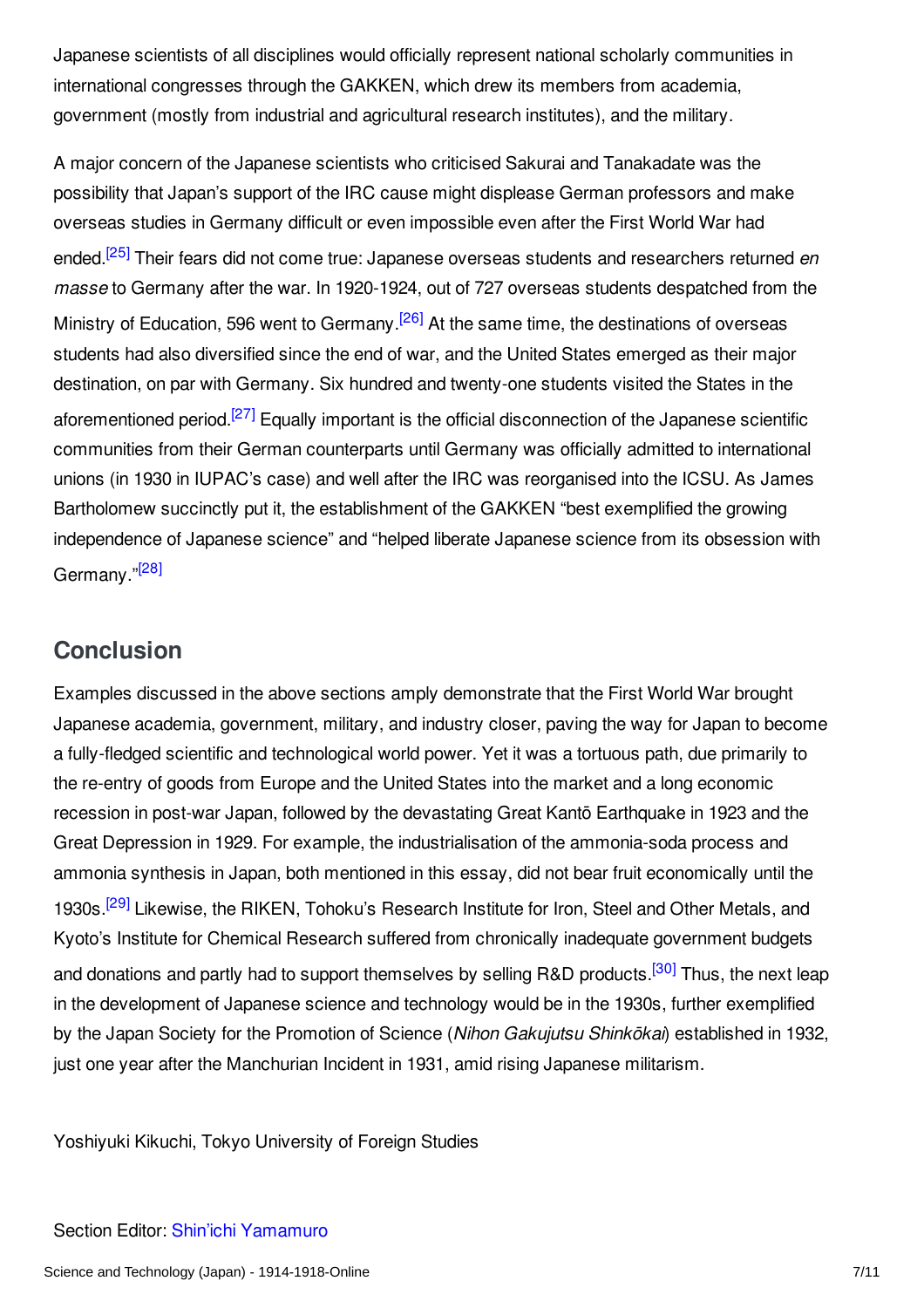#### <span id="page-7-0"></span>**Notes**

- <span id="page-7-1"></span>1. [↑](#page-1-1) Yamamuro, Shin'ichi: Fukugō sensō to sōryokusen no dansō. Nihon ni totteno Daiichiji Sekai Taisen (Faultline between complex and total war. World War I from the perspective of Japan), Kyoto 2011, Jinbun Shoin, pp. 9-11; Inoue, Juichi: Daiichiji Sekai Taisen to Nihon (The First World War and Japan), Tokyo 2014: Kōdansha, p. 6.
- <span id="page-7-2"></span>2. [↑](#page-1-2) Grunden, Walter E.: Secret Weapons and World War II: Japan in the Shadow of Big Science, Lawrence, Kan. 2005: University Press of Kansas, pp. 167-170; Tanaka, Hiroaki: Nihon no dokugaku sen no rekishi (History of Japanese gas warfare), in: Kagakushi 38/4, December, 2011, pp. 210-220. In 1923, the Army Institute for Scientific Research was divided into three departments, of which Department 3 was devoted to chemical warfare.
- <span id="page-7-3"></span>3. [↑](#page-1-3) Nagura, Bunji: Daiichiji Sekai Taisen ki no Nihon Bakuhatsubutsu Kaisha to gijutsu iten (The Japanese Explosives company and Technology Transfer during World War I: The Relationship between the British Government and the Shareholders), in Gunrjishigaku 46/4, March 2011, pp. 61-78.
- <span id="page-7-4"></span>4. [↑](#page-1-4) Hiroshige, Tetsu: Kagaku no shakaishi. Kindai Nihon no kagaku taisei (Social History of Science. Scientific Research System in Modern Japan), Tokyo 1973: Chūō Kōronsha, p. 86; Ikegami, Shunzō: Nihon no kōgaku kōgyō ni okeru gijutsu iten. Kokusan sokkyogi no kenkyū kaihatsu o tsūjite (1913 nen – 1923 nen) (Technology transformation of the optical industry in Japan. Research and development of Japanese rangefinders, 1913-1927), in Kagakusi kenkyu, Series II, 47/3, September, 2008, pp. 129-139.
- <span id="page-7-5"></span>5. [↑](#page-2-1) Kamatani, Chikayoshi / Tsūshō Sangyōshō (ed.): Shōkō seisakushi. Dai 13 kan: Kōgyō gijutsu (History of Commercial and Industrial Policies in Japan. Vol. 13: Industrial technology), Tokyo 1979: Shōkō Seisakushi Kankōkai, pp. 177-179 and 191; Gordon, Andrew: A Modern History of Japan: From Tokugawa Times to the Present, 3rd Edition, Oxford 2014: Oxford University Press, pp. 139-144.
- <span id="page-7-6"></span>6. [↑](#page-2-2) Kamatani, Shōkō 1979, 204-208. For unexpected impact of war on many other industrial sectors in Japan, see, for example, Tajima, Natsuko: Sensō ga motarashita seihan insatsujutsu no gijutsu kakushin. Taishōki no Nihon insatsukai to Daiichiji Sekai Taisen Posutā (Technical Innovation of Plate-making and Printing Techniques by the War. Japanese Printing World in Taisho Era and the World War I Posters), in: Mediashi kenkyū 37, March 2015, pp. 69-93.
- <span id="page-7-7"></span>7. [↑](#page-2-3) Kamatani, Shōkō 1979, 202-204.
- <span id="page-7-8"></span>8. [↑](#page-2-4) For the next two paragraphs, see Kamatani, Chikayoshi: Gijutsu taikoku hyakunen no kei. Nihon no kindaika to kokuritsu kenkyū kikan (Long-term plan for a technological power. Japanese Modernization and government research institutes), Tokyo 1988: Heibonsha, pp. 180-198.
- <span id="page-7-9"></span>9. [↑](#page-2-5) See also Miura, Yūichi: Iwase Tokusaburō to Ochi Shu'ichirō. Tokuyama ni okeru anmonia sōda kōgyōshi ([Chemical technologists] Tokusaburō Iwase and Shu'ichirō Ochi. History of the development of the ammonia-soda process at Tokuyama [Nihon Sōda]), in Kagakushi 42/3, October, 2015, pp. 117-130.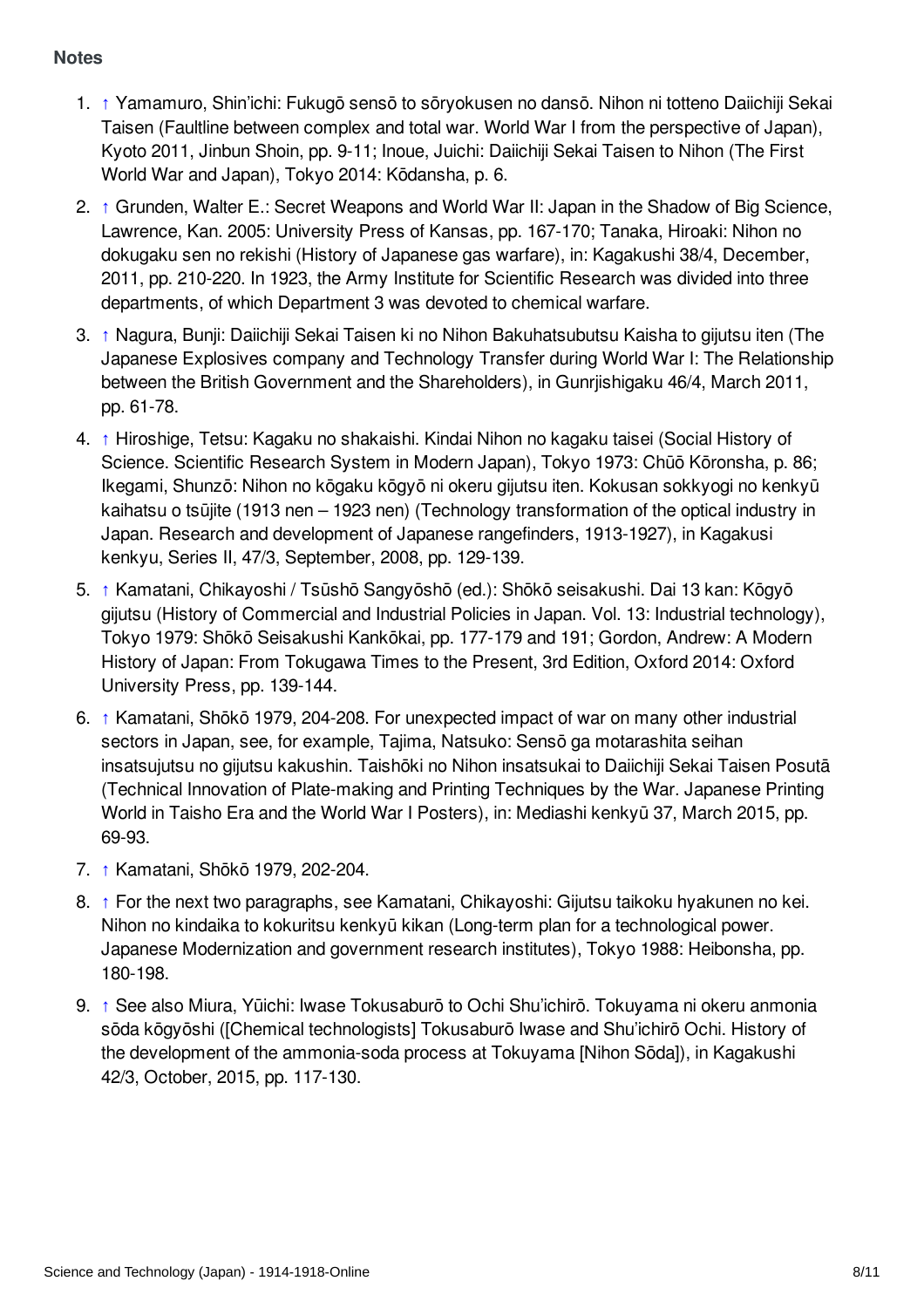- <span id="page-8-0"></span>10. [↑](#page-2-6) Kameyama, Tetsuya: Nihon saisho no ōgata purojekuto wa ikanishite suikō saretaka. Rinji Chisso Kenkyūjo ni tsuite (How the first big project was carried out in Japan? On the Provisional Nitrogen Research Institute), in: Yoshimoto, Hideyuki, et. al.: Kagaku to kokka to shūkyō, Tokyo 1995: Heibonsha, pp. 252-276; Kameyama, Tetsuya: Kokusan gijutsu ni yoru anmonia gōsei no kaihatsu to kigyōka (Development and commercialization of Ammonia Synthesis by Japanese domestic technology), in: Kagaku to kyōiku 64/1, January, 2016, pp. 12-15.
- <span id="page-8-1"></span>11. [↑](#page-3-1) Kamatani, Gijutsu 1988, 199-222; Kikuchi, Yoshiyuki: World War I, International Participation and Reorganization of the Japanese Chemical Community, in: Ambix 58/2, July, 2011, pp. 136-149, on pp. 139f.
- <span id="page-8-2"></span>12. [↑](#page-3-2) Kamatani, Gijutsu 1988, 199-222 and Kikuchi, World War I 2011, 139f.
- <span id="page-8-3"></span>13. [↑](#page-3-3) Bartholomew, James R.: The Formation of Science in Japan. Building a Research Tradition, New Haven, Conn. 1989: Yale University Press, 199.
- <span id="page-8-4"></span>14. [↑](#page-3-4) Kikuchi, World War I 2011, 139.
- <span id="page-8-5"></span>15. [↑](#page-3-5) Kamatani, Gijutsu 1988, 210.
- <span id="page-8-6"></span>16. [↑](#page-4-0) Kamatani, Chikayoshi: Daiichiji Taisen to kenkyū taisei no kōchiku. Aratana COE toshiteno daigaku fuchiken (World War I and the construction of a scientific research system. The research institute attached to an imperial university as a new type of COE), in: Yoshimoto, Hideyuki, et. al.: Kagaku to kokka to shūkyō, Tokyo 1995: Heibonsha, pp. 218-251.
- <span id="page-8-7"></span>17. [↑](#page-4-1) Bartholomew, The Formation 1989, 201-212.
- <span id="page-8-8"></span>18. [↑](#page-4-2) Hiroshige, Kagaku 1973, 102f and 154; Bartholomew, The Formation 1989, 247-254; Hashimoto, Takehiko: The Hesitant Relationship Reconsidered. University-Industry Cooperation in Postwar Japan, in: Branscomb, Lewis M., et al.: Industrializing Knowledge: University-Industry Linkages in Japan and the United States, Cambridge, Mass. 1999: The MIT Press, pp. 234-251.
- <span id="page-8-9"></span>19. [↑](#page-4-3) Nishiyama, Takashi: Engineering War and Peace in Modern Japan, 1868-1964, Baltimore, Md. 2014, Johns Hopkins University Press, pp. 14-15.
- <span id="page-8-10"></span>20. [↑](#page-4-4) Hiroshige, Kagaku 1973, 97-100
- <span id="page-8-11"></span>21. [↑](#page-5-1) Tsuji, Naoto: Kindai Nihon kaigai ryūgaku no mokuteki hen'yō. Monbushō ryūgakusei no haken jittai ni tsuite (Transformation of the rationale for Overseas Studies in Modern Japan. On the actual situation of overseas students despatched from the Japanese Ministry of Education), Tokyo 2010: Tōshindō, pp. 50-57 and 145.
- <span id="page-8-12"></span>22. [↑](#page-5-2) Kevles, Daniel J.: 'Into Hostile Political Camps': The Reorganization of International Science in the First World War, in Isis 62, 1971, pp. 47-60. Schroeder-Gudehus, Brigitte: Les scientifiques et la paix: La communauté scientifique international au cours des annés 20, Montreal 1978: Les Presses de L'Université de Montréal.
- <span id="page-8-13"></span>23. [↑](#page-5-3) Greenaway, Frank: Science International. A History of the International Council of Scientific Unions, Cambridge 1996: Cambridge University Press, p. 40.
- <span id="page-8-14"></span>24. [↑](#page-5-4) Kikuchi, World War I 2011, 140-146; Kikuchi, Yoshiyuki: An Emperor's Chemist in War and Peace. Sakurai Jōji during the Russo-Japanese War and World War I, in: Wittner, David G. / Brown, Philip C. (eds), Science, Technology, and Medicine in the Modern Japanese Empire, London; New York 2016: Routledge, pp. 50-61, on pp. 56f.
- <span id="page-8-15"></span>25. [↑](#page-6-1) Bartholomew, The Formation 1989, 260; Tsuji, Kindai 2010, pp. 171-173.
- <span id="page-8-17"></span><span id="page-8-16"></span>26. [↑](#page-6-2) Tsuji, Kindai 2010, 51.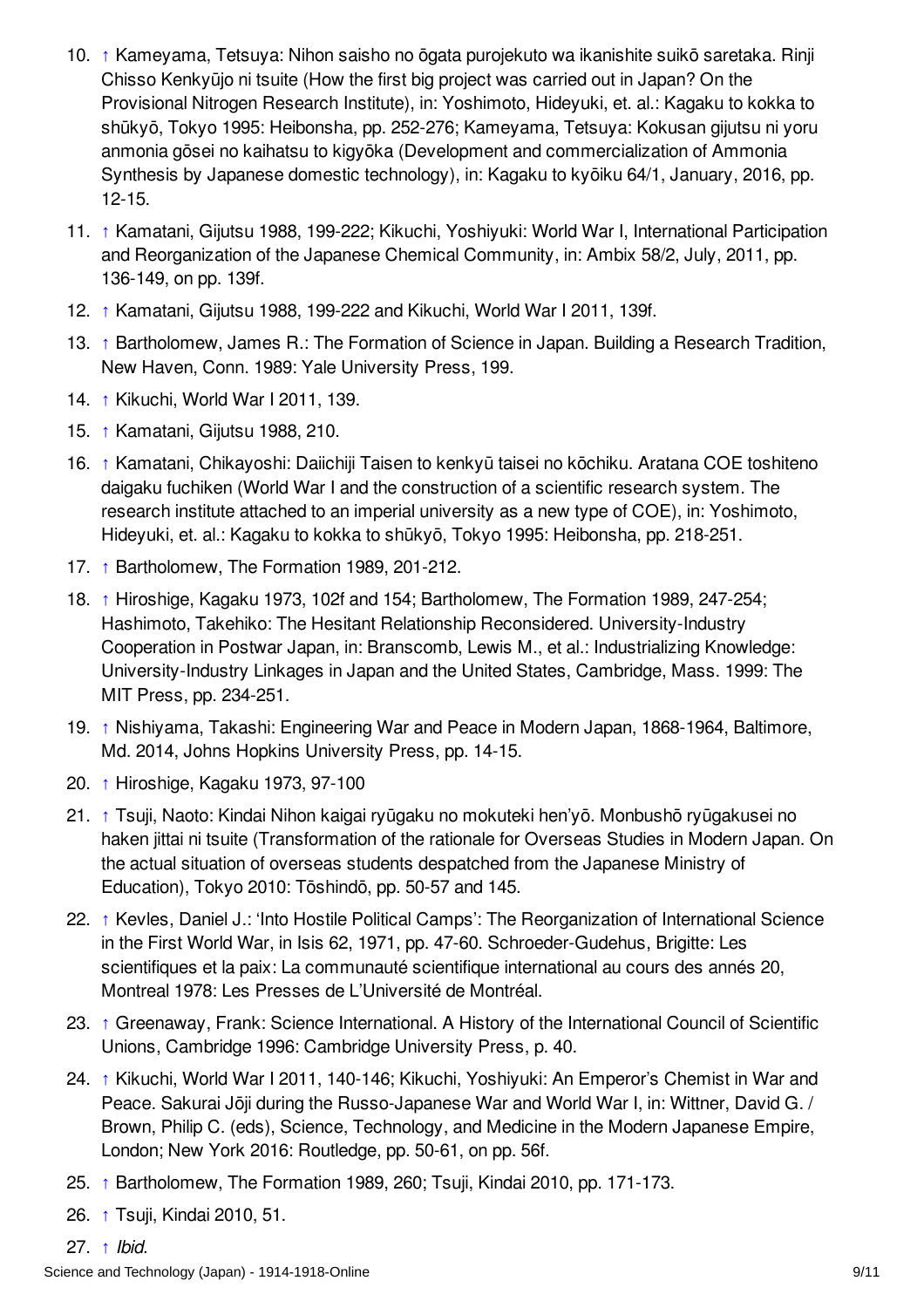- <span id="page-9-1"></span>28. [↑](#page-6-4) Bartholomew, The Formation 1989, p. 254.
- <span id="page-9-2"></span>29. [↑](#page-6-5) See the references in Notes 10 and 11.
- <span id="page-9-3"></span>30. [↑](#page-6-6) On the effort of the third president of RIKEN, Masatoshi Ōkōchi [\(1878-1952\)](/index/names/1124083340) to reform the RIKEN and improve its financial standing by establishing the so-called RIKEN Concern, see, e.g., Saito, Ken: Ōkōchi Masatoshi. Kagaku gijutsu ni shōgai o kaketa otoko (Masatoshi Ōkōchi. The Man who devoted the whole life to Science and Technology), Tokyo 2009: Nihon Keizai Hyōronsha. On the situation of Tohoku and Kyoto institutes, see Kamatani, Daiichiji 1995, pp. 246 and 248f.

#### <span id="page-9-0"></span>**Selected Bibliography**

[Bartholomew,](http://encyclopedia.1914-1918-online.net/bibliography/S8TPW4IQ) James R.: **The formation of science in Japan. Building a research tradition**, New Haven 1989: Yale University Press.

Grunden, Walter E.: **Secret weapons and World War II. Japan in the shadow of big science**, Lawrence 2005: [University](http://encyclopedia.1914-1918-online.net/bibliography/5QFFZ33Z) Press of Kansas.

Hiroshige, Tetsu: **Kagaku no [shakaishi.](http://encyclopedia.1914-1918-online.net/bibliography/42FJP684) Kindai Nihon no kagaku taisei (Social history of science. Scientific research systems in modern Japan)**, Tokyo 1973: Chūō Kōronsha.

Ikegami, Shunzō: **Nihon no kōgaku kōgyō ni okeru gijutsu iten. Kokusan sokkyogi no kenkyū kaihatsu o tsūjite (1913 nen – 1923 nen) (Technology [transformation](http://encyclopedia.1914-1918-online.net/bibliography/XGRARUXW) of the optical industry in Japan. Research and development of Japanese rangefinders, 1913- 1927)**, in: Kagakusi kenkyu, Series 2 47/3, 2008, pp. 129-139.

Inoue, Juichi: **Daiichiji Sekai Taisen to Nihon (The First World War and Japan)**, Tokyo 2014: [Kōdansha.](http://encyclopedia.1914-1918-online.net/bibliography/GD49RD25)

Kamatani, Chikayoshi: **Gijutsu taikoku hyakunen no kei. Nihon no kindaika to kokuritsu kenkyū kikan (Long-term plan for a technological power. Japanese [modernization](http://encyclopedia.1914-1918-online.net/bibliography/B95VBMQI) and government research institutes)**, Tokyo 1988: Heibonsha.

Kamatani, Chikayoshi: Dai ichiji Taisen to kenkyū taisei no kōchiku. Aratana COE toshiteno daigaku fuchiken (World War I and the [construction](http://encyclopedia.1914-1918-online.net/bibliography/4I8D6J26) of a scientific research system. The research institute attached to an imperial university as a new type of COE), in: Yoshimoto, Hideyuki, et. al.: Kagaku to kokka to shūkyō, Tokyo 1995: Heibonsha, pp. 218-251.

Kamatani, Chikayoshi / Tsūshō Sangyōshō (eds.): **Shōkō seisakushi. Dai 13 kan. Kōgyō gijutsu (History of commercial and industrial policies in Japan. Industrial [technology,](http://encyclopedia.1914-1918-online.net/bibliography/PPH77MNA) volume 13)**, Tokyo 1979: Shōkō Seisakushi Kankōkai.

Kameyama, Tetsuya: **Kokusan gijutsu ni yoru anmonia gōsei no kaihatsu to kigyōka (The development and [commercialization](http://encyclopedia.1914-1918-online.net/bibliography/6WJQBBFX) of ammonia synthesis by Japanese domestic technology)**, in: Kagaku to kyōiku 64/1, 2016, pp. 12-15.

[Kameyama,](http://encyclopedia.1914-1918-online.net/bibliography/SVAPBRAT) Tetsuya: Nihon saisho no ōgata purojekuto wa ikanishite suikō saretaka. Rinji Chisso Kenkyūjo ni tsuite (How the first big project was carried out in Japan. On the Provisional Nitrogen Research Institute), in: Yoshimoto, Hideyuki, et. al.: Kagaku to kokka to shūkyō, Tokyo 1995: Heibonsha, pp. 252-276.

Kikuchi, Yoshiyuki: **World War I, international participation and [reorganisation](http://encyclopedia.1914-1918-online.net/bibliography/8ZWP3HDR) of the Japanese chemical community**, in: Ambix 58/2, 2011, pp. 136-149.